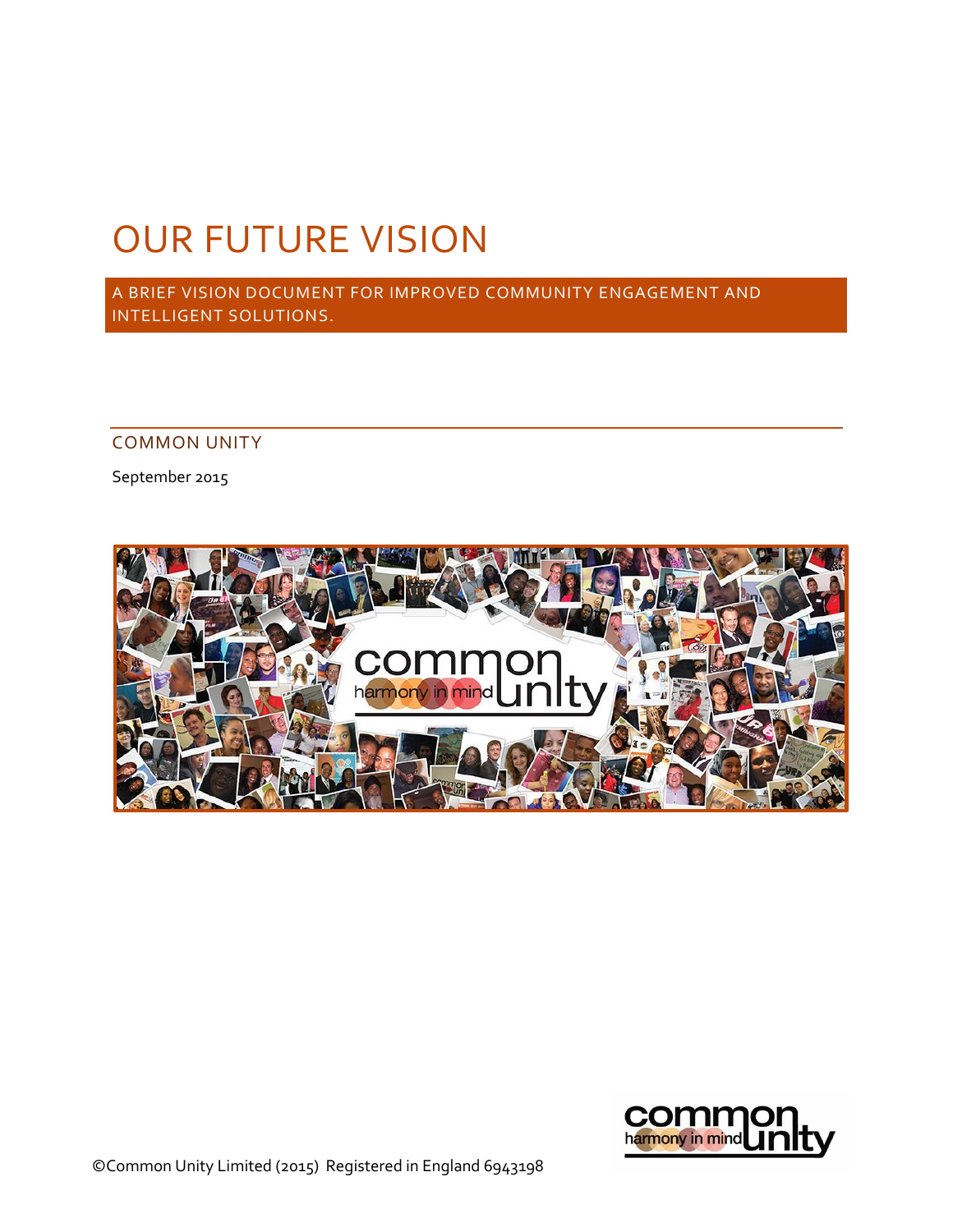# 1. BACKGROUND TO COMMON UNITY

#### **1.1 A brief history of Common Unity**

Common Unity is a Health and Social Care organisation specialising in working on mental health and well-being with 'invisible' communities.

It was established in 2009 by community activists from BME communities who were also mental health professionals, and who had grown up in the inner city areas of the West Midlands.

Common Unity have more than 25 years' experience working within health and social care. They are well-respected with established roots in the community having a history of delivering a range of ground-breaking programmes that engage seldom heard sectors of society.

These programmes have included the wellbeing youth inclusion programme URBRUM, the Birmingham Barbershop Project and the management of the Community Cohesion Portfolio across the city of Birmingham.

#### **1.2 How we work**

Common Unity believes that if you want to relate across communities, then you have to start to work more effectively with communities from where they are at.

During its six years of delivering innovative services in Birmingham, we have recognised that only through meaningful grassroots dialogue where the agenda is equally owned can the real issues for communities be recognised and prioritised accordingly.

The top down approach of seeing challenges and difficulties being homogeneously relevant to all sectors of our community with the same solutions being deemed applicable is a mistaken one. Yet, at the same time there are many opportunities for different communities to incorporate assets that work within other communities.

To ensure that this richly diverse city achieves all it is capable of achieving, there is a need for decision makers to be in a position where their decisions are based on real local intelligence including real local solutions. Common Unity have a clear and vital specialist conduit role in ensuring this happens.

#### **1.3 Our Associates**

No single organisation can be all things for all people. Common Unity is no exception to this rule. We recognise that to achieve the greatest impact and the highest level of knowledge in respect of our communities to best inform decision makers, partnership is key to success.

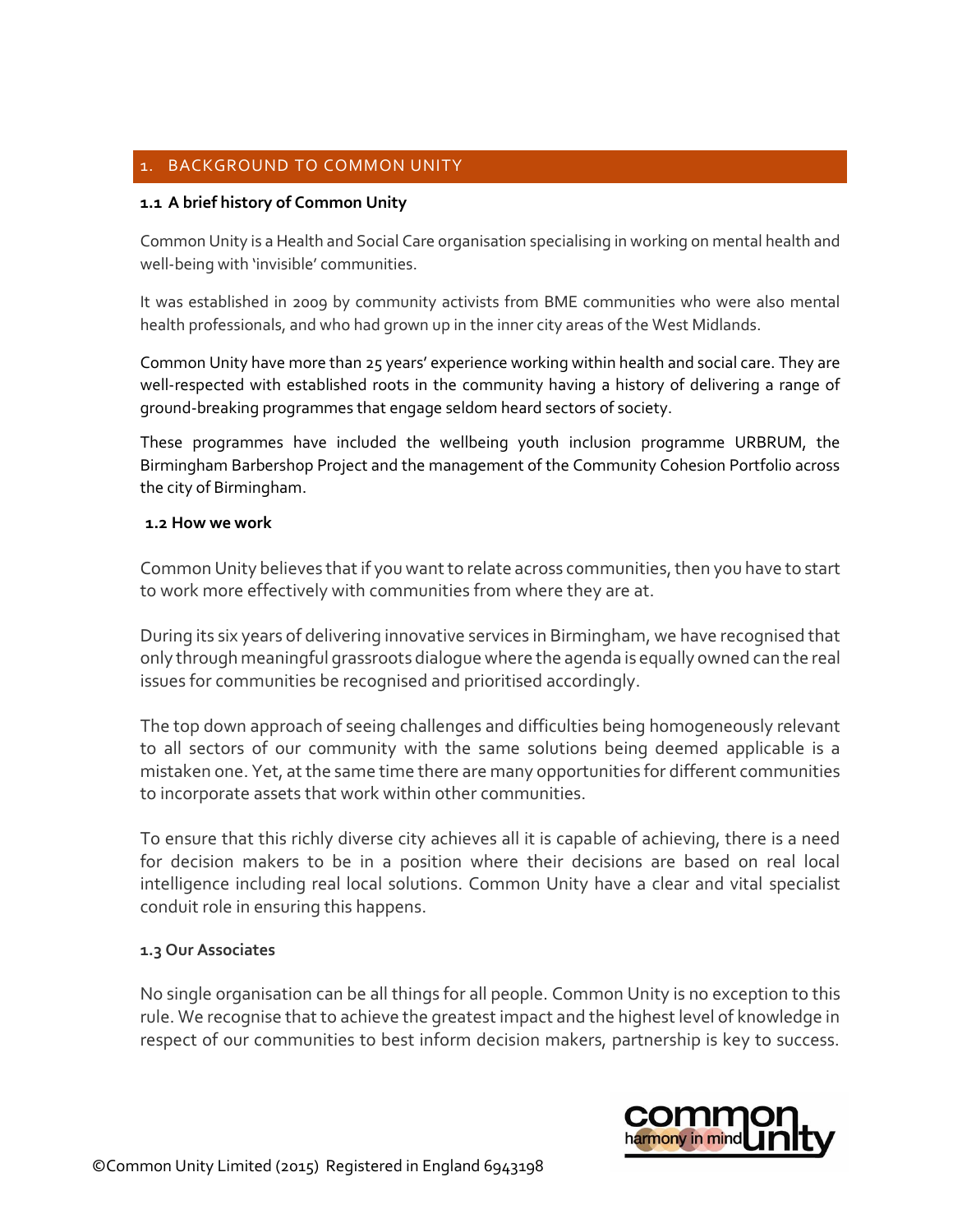Just as our city is diverse in nature, we recognise that our approach needs to be diverse incorporating the best specialist associates to achieve the best results.

To date, Common Unity have worked with a range of local specialist associate agencies to ensure success in design and delivery has been optimised. These agencies, known as Grassroots Associates, have helped us realise much of the visioning behind this paper and implementation against this vision equally requires the continuation of this partnership arrangement into the future.

## 2. RATIONALE FOR OUR VISION

#### **2.1 Horizon Scanning:**

In 2008, a key evidenced based review document produced by The Office of Science on behalf of Her Majesty's Government known as the Foresight Project clearly outlined key concerns that where on the horizon in respect of population mental health and well-being. This document was called *[Mental Capital and Wellbeing: Making the most of ourselves in the 21st century](https://www.gov.uk/government/publications/mental-capital-and-wellbeing-making-the-most-of-ourselves-in-the-21st-century)* and although it makes the strong caveat that it does not represent the opinions of present or future governments, it does provide a clear evidence base as to what approaches are effective in the promotion of mental health and wellbeing across society. This document was also the precursor to *the Five Ways To Well-Being [Campaign](http://www.neweconomics.org/projects/entry/five-ways-to-well-being)* work which we are all familiar with today.

However, the Foresight Report for Mental Capital goes much further than just campaigns, in seeing positive mental health as a key asset and resource for population wellbeing and the long-term social and economic prosperity of society.

It highlights the fact that mental health promotion and prevention should have a pivotal role to play in enhancing the capacity of individuals and communities to respond to, and positively shape, the future direction of their lives and those of their families and communities. Such an approach therefore, would have a clear role to play in a range of key future health challenges including increased globalisation, urbanisation, epidemiological and demographic shifts, and changing family and work structures.

As part of its conclusion, this report highlights the overarching impact of the promotion of positive mental health and well-being in stating that through effective implementation, we will see improved outcomes *not only for the general population but also for people with mental health problems. The existence of review-level evidence of the effectiveness of mental health promotion interventions further strengthens the case for action*

Furthermore, this paper recognised the fact that promoting mental health and wellbeing were the responsibility of all sectors across society from the family member to the Government and that a pathogenic only approach, meaning an approach that is typically clinical in nature and only deals with the illness at the point of onset has limitations where wider society is concerned.

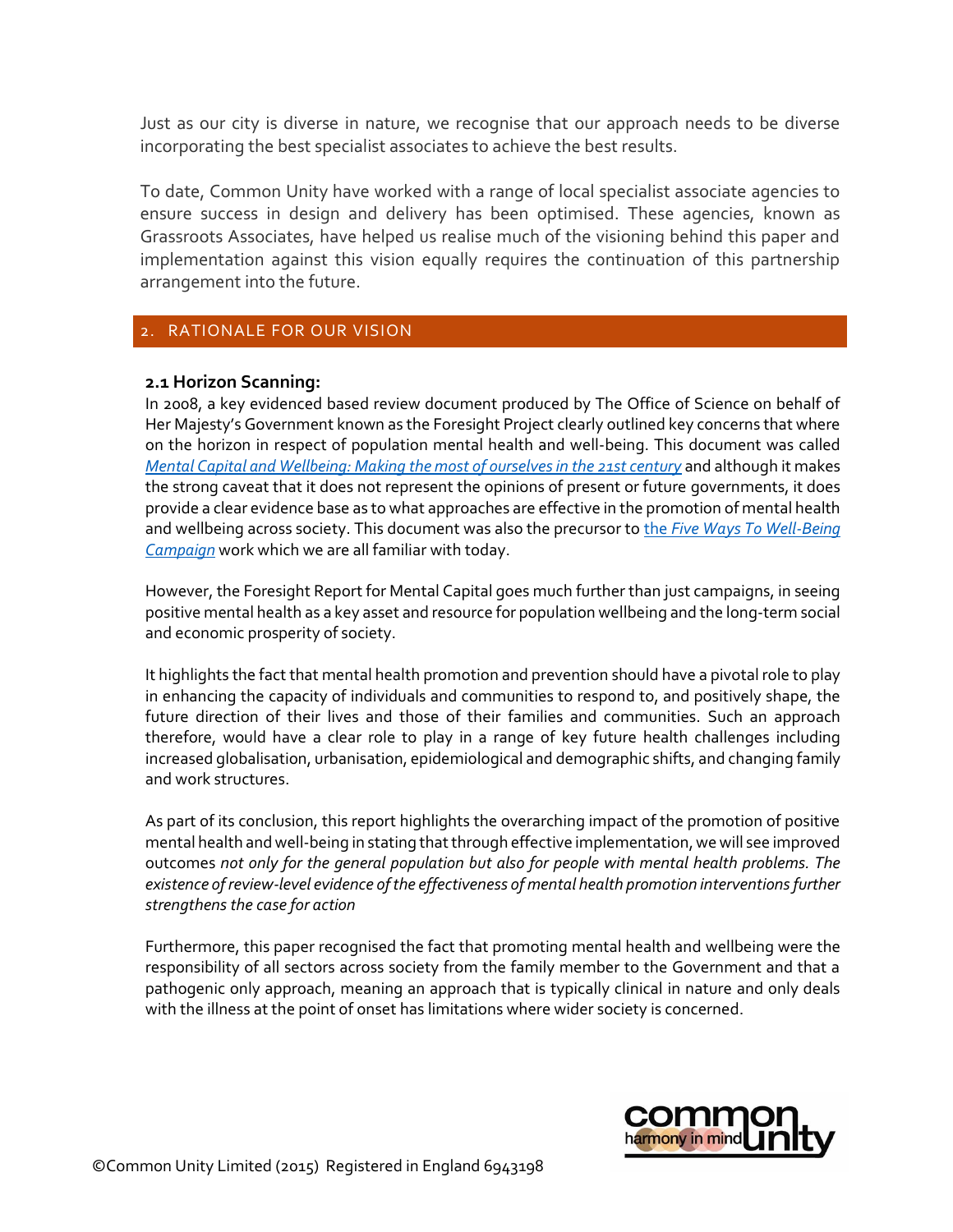RESPONSIBILITY FOR PROMOTING MENTAL HEALTH EXTENDS ACROSS ALL DISCIPLINES AND GOVERNMENT DEPARTMENTS AND ENCOMPASSES A CONCERN WITH SOCIAL VALUES, CULTURE, ECONOMIC AND SOCIAL POLICIES. THE EVIDENCE REVIEWED IN THIS PAPER SUGGESTS THAT POLICIES FOCUSED ON CURING OR PREVENTING MENTAL ILLNESS WILL NOT NECESSARILY DELIVER ON IMPROVED MENTAL HEALTH AT A POPULATION LEVEL.

#### **2.2 The Public Health Stance**

The Public Health Paper known commonly as The Marmot Review, [\(Fair Society Healthy Lives](http://www.instituteofhealthequity.org/Content/FileManager/pdf/fairsocietyhealthylives.pdf) 2010) clearly demonstrates key aspects of the conclusions outlined by The Foresight Project with the recognition that there is clear value in investing our energies upstream through communities and across life stages to:

- strengthen the role and impact of ill-health prevention,
- ensure a healthy standard of living for all and
- create and develop healthy and sustainable places and communities

## **2.3 Health Service Thinking**

In respect of future health care service provision, this move towards a widening approach to the issues of poor health has been further demonstrated recently in respect of the [Five Year Forward](http://www.england.nhs.uk/ourwork/futurenhs/)  [View for The NHS \(2014\)](http://www.england.nhs.uk/ourwork/futurenhs/) by recognising that a key direction towards a proactive approach to health and wellbeing requires *a radical upgrade in prevention and public health*.

#### **2.4 Identity**

[Future Identities Changing identities in the UK: the next 10 years](https://www.gov.uk/government/publications/future-identities-changing-identities-in-the-uk) (2013), also produced as part of The Foresight Project, outlines a further key issue on the horizon in respect of well-being, this being the challenge of identity and the ramifications of a society that does not recognise the ever shifting pattern of this phenomenon.

They identified that over the next decade, identities in the UK are likely to undergo important changes, and will be increasingly dynamic or volatile. Simple categorisations based on traditional notions of identities are likely to become less meaningful. This will affect society and influence the way that people live their lives. In future, the UK needs to be considered as much a part of the virtual world as a real place. Increasingly, its citizens will be globally networked, hyper-connected individuals, and this has substantial implications for what is meant by communities and by social integration.

## 3. THE CURRENT LOCAL LANDSCAPE

Under the Coalition Government, the last 5 years have witnessed sweeping changes across the Health and Social Care Landscape nationally - such changes have been brought about through a range of factors including an ever ageing population, the changing burden of disease, the rise in public expectation and alongside this, unprecedented funding pressures and significant redesign in respect of structure, governance and overall responsibility.

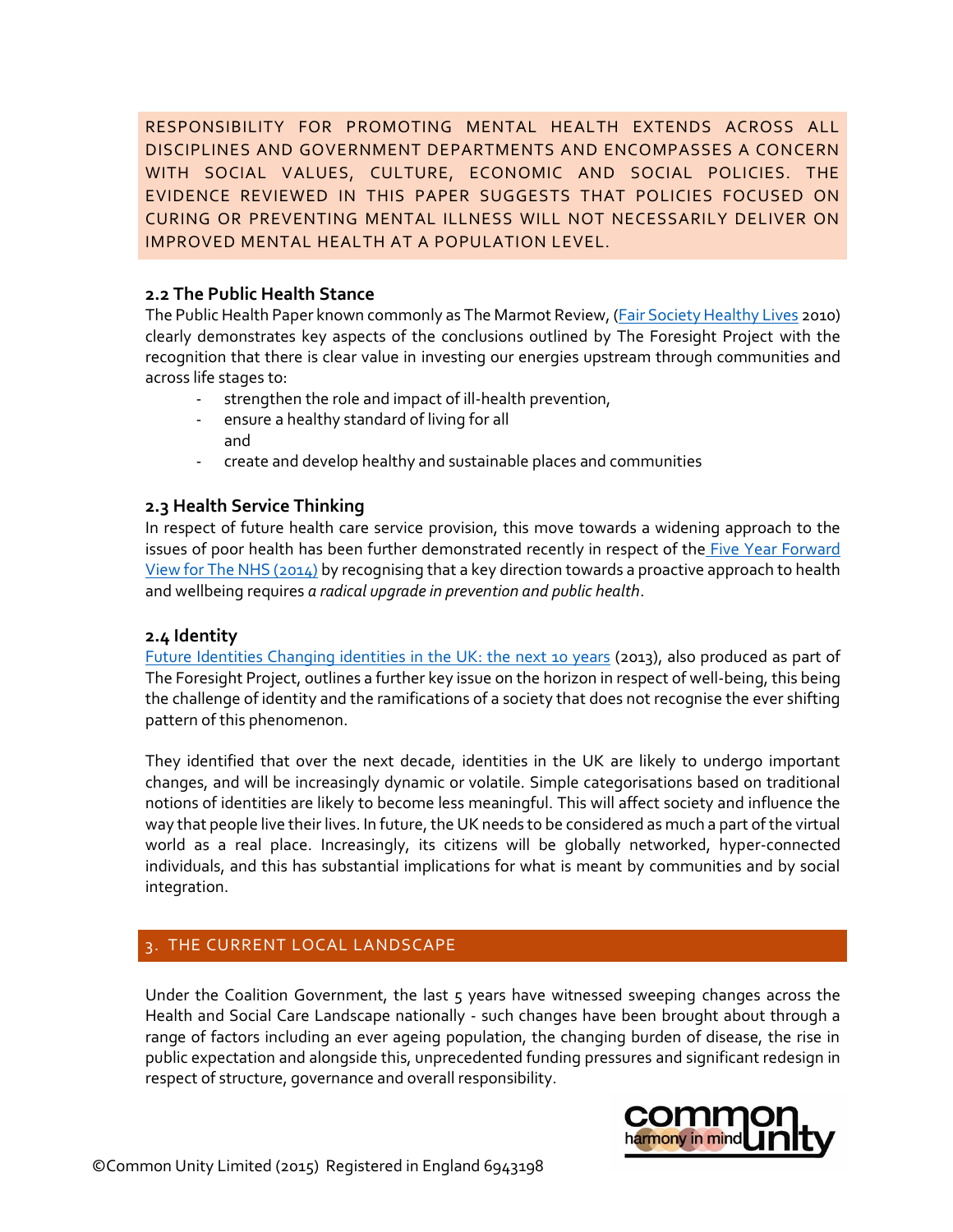Birmingham's population in 2011 was 1.073 million. It is a young population with 66% being under 44 years old. The 20-29 age group represents around 19% of the total population. The population over 65 years old represents about 13% (136,617) of the population. Birmingham is the most ethnically diverse city in the United Kingdom. People of White, Asian and Black ethnicity represent 68%, 20%, and 7%, respectively. Pakistani is the most represented Asian ethnicity.

With this ever diversifying population comes a health and social care landscape that is not fixed, and as the population base ever diversifies it makes sense that with it, the expectations and the needs of the population will also not be fixed. A diverse city requires a diversity in approaches to best meet needs and ensure that the city has the greatest opportunity to flourish.

## 4. OUR OVER-ARCHING VISION

| Category                                | Challenge                                                                                                                                                                                                                                                              |
|-----------------------------------------|------------------------------------------------------------------------------------------------------------------------------------------------------------------------------------------------------------------------------------------------------------------------|
| <b>Demographic and social</b>           | Planning to meet the needs of an ageing population with an ageing workforce<br>Managing changing demand resulting from an increasing prevalence of complex<br>long-term conditions and co-morbidities<br>Managing changing public expectations about care they receive |
| Health and social care system<br>design | Achieving better integration between health, social care and support organisations<br>Shifting the focus of the system towards prevention and well-being<br>Delivering the personalisation agenda and providing person-centred care within<br>financial constraints    |
| <b>Quality and productivity</b>         | Ensuring the system delivers high-quality services within financial constraints<br>Developing effective measures for quality of care and productivity and ensuring<br>high-quality data is collected<br>Preparing for changes resulting from innovation and technology |
| <b>Financial and economic</b>           | Planning service delivery given the uncertainty about level of funding in the future and<br>how this will affect future demand for and supply of care services<br>Uncertainty about how investment in life science, health and care will support the UK<br>economy     |

There are key challenges for Health and Social Care in Birmingham, these challenges were outlined at a National Level (above) in 2013 by th[e Centre for Workforce Intelligence.](http://www.cfwi.org.uk/publications/big-picture-challenges-for-health-and-social-care-implications-for-workforce-planning)

Whilst progress has been made in secondary prevention and improving life expectancy, health inequalities persist, and effective approaches to primary prevention and tackling the determinants of health are lacking. A major blocker within these Key challenges as we see it in Birmingham is in respect of ensuring the delivery of truly excellent provision based on a well understood knowledge of communities at a greater extent that the current pathogenic approach allows.

Through such knowledge gained we can start to shift the focus towards prevention and well-being that will help to address a number of demographic and financial big picture challenges including avoiding the development or deterioration of long-term conditions, expensive treatment and care options. This will decrease demand and free up resources for those who really need them.

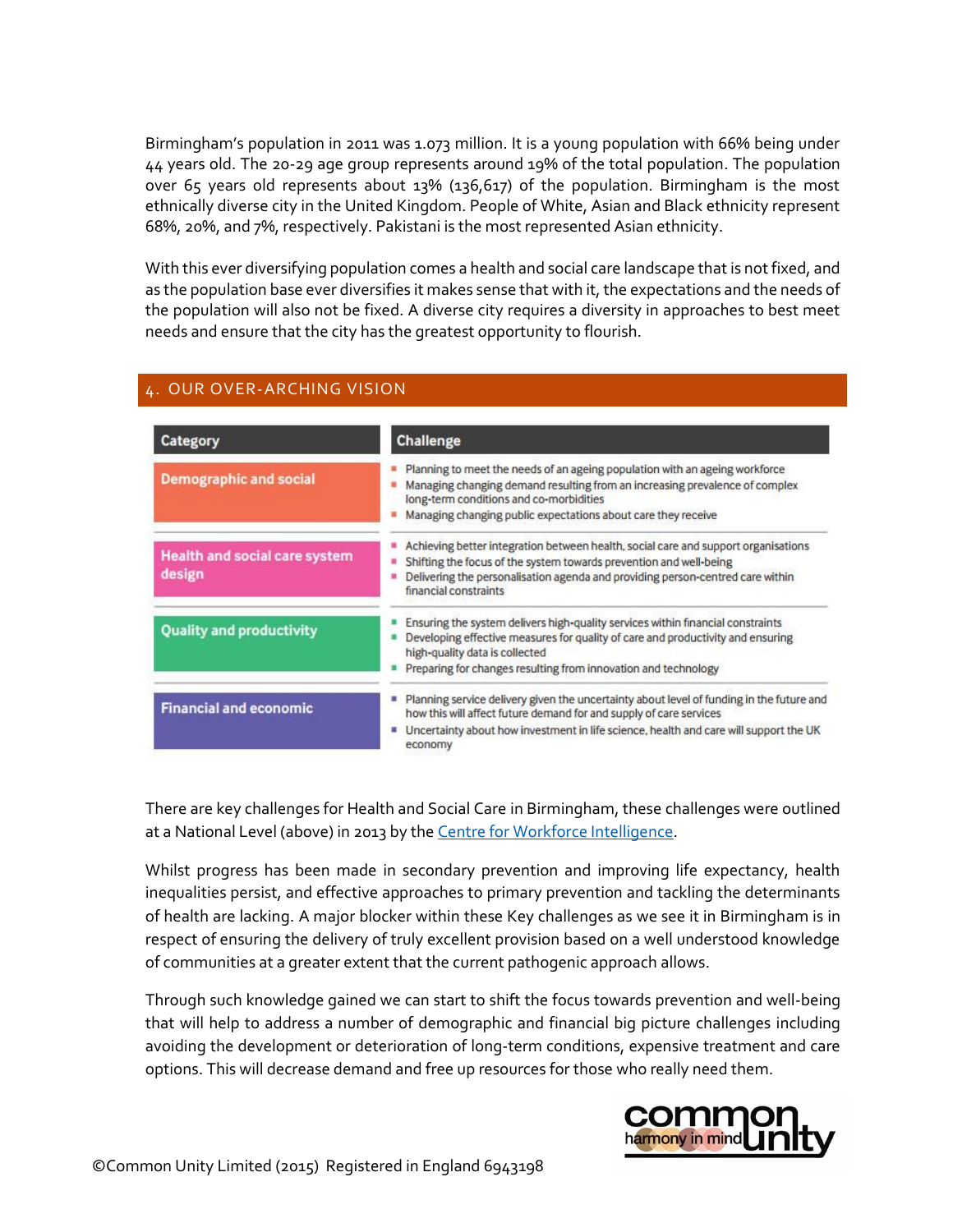But, to have greater knowledge to best advice a preventative approach, we need to consider a further issue that currently baffles us – and that challenge is coming to grips with *identity* at both a shared and individual level.

For health and social care services to be truly excellent and fit for purpose across communities we need to understand our communities' identities; **not at a single point in time, but on an ongoing basis.** Without a clear understanding of who we are as Birmingham citizens', we cannot have a clear understanding of what services need to look like to be truly excellent.

Current understanding of communities is limited to service-user groups, organised "stakeholder engagement events" and poorly conceived, inaccessible surveys that give no room for real dialogue, engagement and ownership across communities.

In addition, when we engage on the subject of health, we do this from a Eurocentric viewpoint where the subject of health is discussed in terms of illness – a pathogenic approach. Thus the current start point is the "Problem of Disease" not the "Potential for Health."

So we are asking the wrong questions, with a wrong approach of the wrong (or at very best not enough of the right) people. We are not intelligent about our communities and with that, we are not intelligent about how our communities perceive health and opportunities for maintaining it and their role in potentially helping it happen.

#### **The questions we need to ask, at the very least, and do not ask enough are as follows -**

#### QUESTION 1: WHO ARE OUR COMMUNITIES?

QUESTION 2: HOW DO OUR COMMUNITIES VIEW THE CITY THEY LIVE IN?

QUESTION 3: WHAT NEEDS ARE THERE THAT ARE SPECIFIC TO PARTICULAR COMMUNITIES?

QUESTION 4: WHAT NEEDS ARE THERE THAT ARE APPLICABLE TO ALL COMMUNITIES?

QUESTION 5: WHERE LIES THE DIFFERENCE AND WHERE LIES SIMILARITIES ACROSS OUR COMMUNITIES?

QUESTION 6: WHAT HELP DO OUR COMMUNITIES NEED AND HOW WOULD THEY LIKE TO RECEIVE THAT HELP?

QUESTION 7: WHAT ASSETS DO COMMUNITIES BRING AND HOW CAN WE BUILD ON THESE ASSETS OR LEARN FROM THE BENEFITS FOUND IN COMMUNITIES THAT HOLD THESE ASSETS?